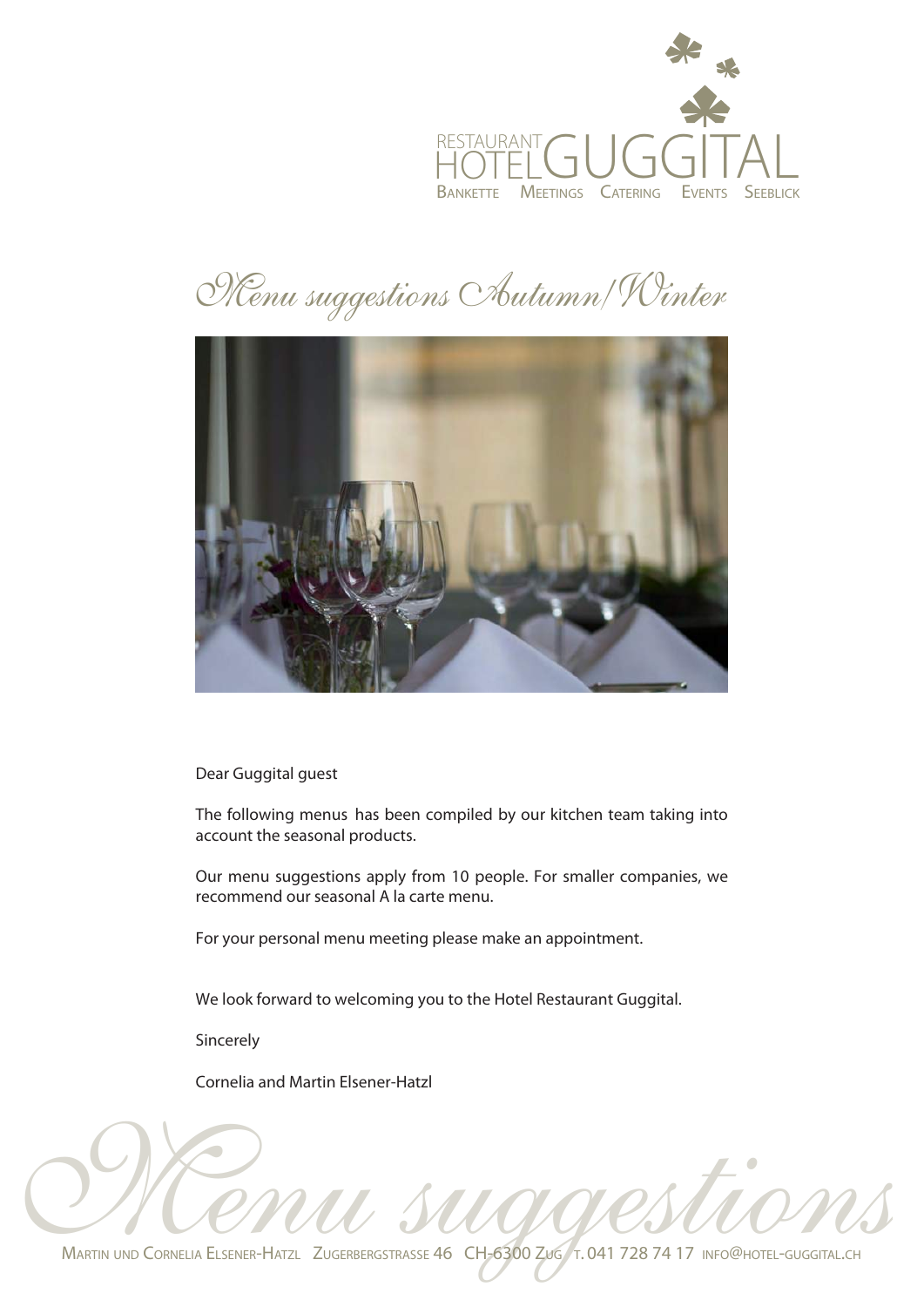

#### **Aperitif**

| Cold amuse bouche:                    |                                                                  | Salmon tartare cannelloni<br>Shrimp cocktail<br><b>Bruschette</b><br>Refreshing cold cup<br>Smoked duck breast on Asian noodle salad<br>Beef tartare crostini<br>Tomato mozzarella                                |                          |                        |
|---------------------------------------|------------------------------------------------------------------|-------------------------------------------------------------------------------------------------------------------------------------------------------------------------------------------------------------------|--------------------------|------------------------|
| Warm amuse bouche:                    |                                                                  | Tarte flambée (in different varieties)<br>Ouiche with leeks and bacon<br>Quinoa risotto with vegetables<br>Spring roll<br><b>Ham Croissants</b><br>Cheese tartlets<br>Consommé shot<br>Chicken skewer with sesame |                          |                        |
| Price per piece 4.00 CHF              |                                                                  |                                                                                                                                                                                                                   |                          |                        |
| Selection 1:<br>Selection 2:          | 2 cold and 2 warm amuse bouche<br>3 cold and 3 warm amuse bouche |                                                                                                                                                                                                                   | per person<br>per person | 14.00 CHF<br>18.00 CHF |
| Vegetable dip with 3 sauces           |                                                                  |                                                                                                                                                                                                                   | per person               | 5.00 CHF               |
| Aperitif - puff pastry sticks         |                                                                  |                                                                                                                                                                                                                   | per person               | 1.50 CHF               |
| Open sandwich:<br>dried meat, raw ham | Ham, salami, chicken, celery egg, cheese                         |                                                                                                                                                                                                                   | per piece<br>per piece   | 3.20 CHF<br>3.80 CHF   |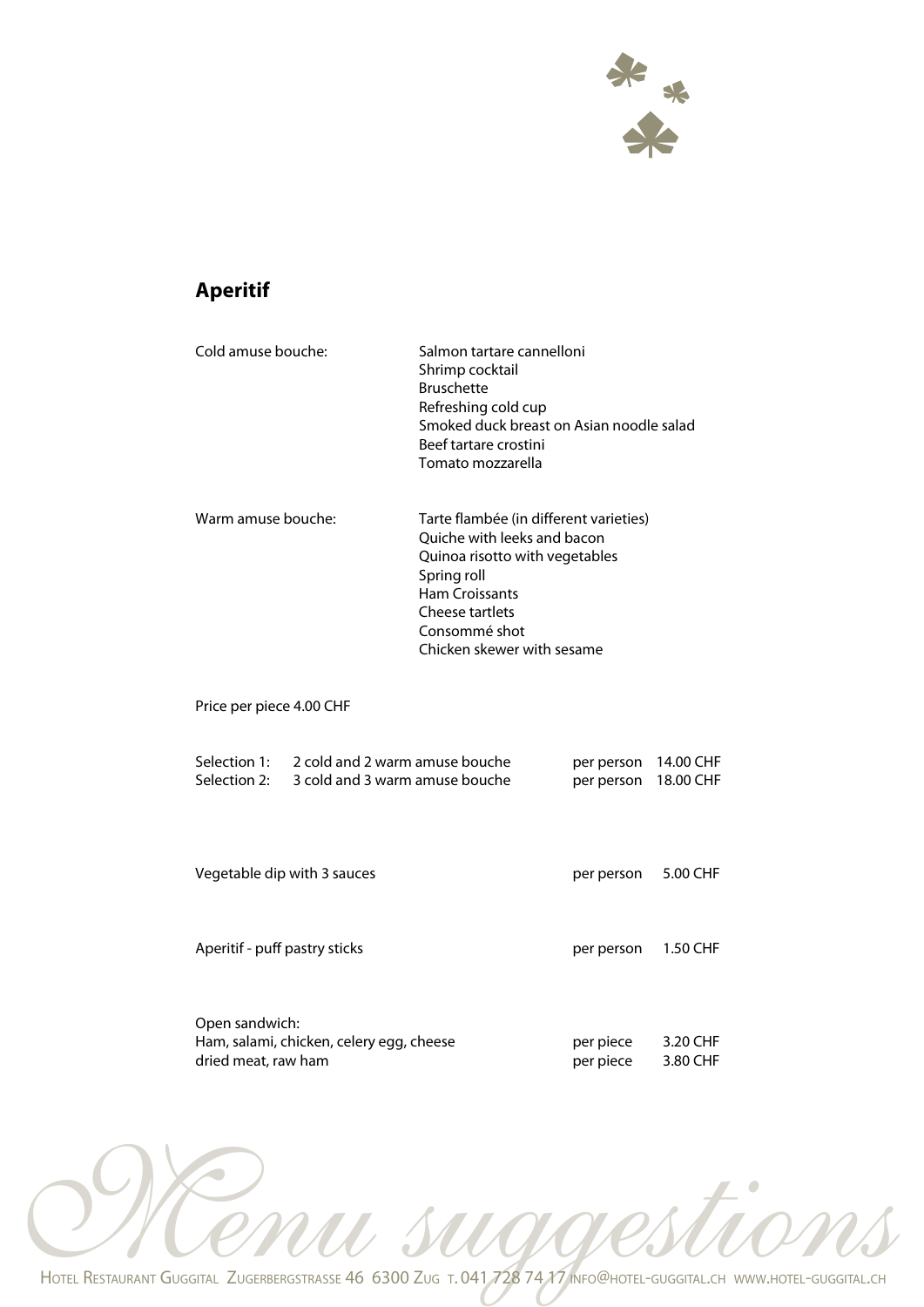

#### **Lunch buffet from 20 persons**

| <b>Lunchbuffet I</b>  | Soup of the day<br>Various salads<br>Tomato - mozzarella with basil<br>Carpaccio of boiled beef with pumpkin seeds oil<br><b>Grilled Antipasti</b>                                                |
|-----------------------|---------------------------------------------------------------------------------------------------------------------------------------------------------------------------------------------------|
|                       | Fish panache Mediterranean style<br>Glazed veal shoulder<br>Potato gnocchi with gorgonzola sauce<br>Side dishes                                                                                   |
|                       | Dessert of the day                                                                                                                                                                                |
|                       | 65.00 CHF per person                                                                                                                                                                              |
|                       |                                                                                                                                                                                                   |
| <b>Lunchbuffet II</b> | Soup of the day<br>Various salads<br>Avocado Cocktail with Arctic shrimp<br>Smoked salmon<br>Mediterranean vegetable terrine<br>Poultry terrine<br>Boiled beef carpaccio with pumpkin vinaigrette |
|                       | Sliced chicken on mushroom cream sauce<br>Pork medallions grilled<br>Fish variation with prawns<br>Pasta<br>Side dishes                                                                           |
|                       |                                                                                                                                                                                                   |

78.00 CHF per person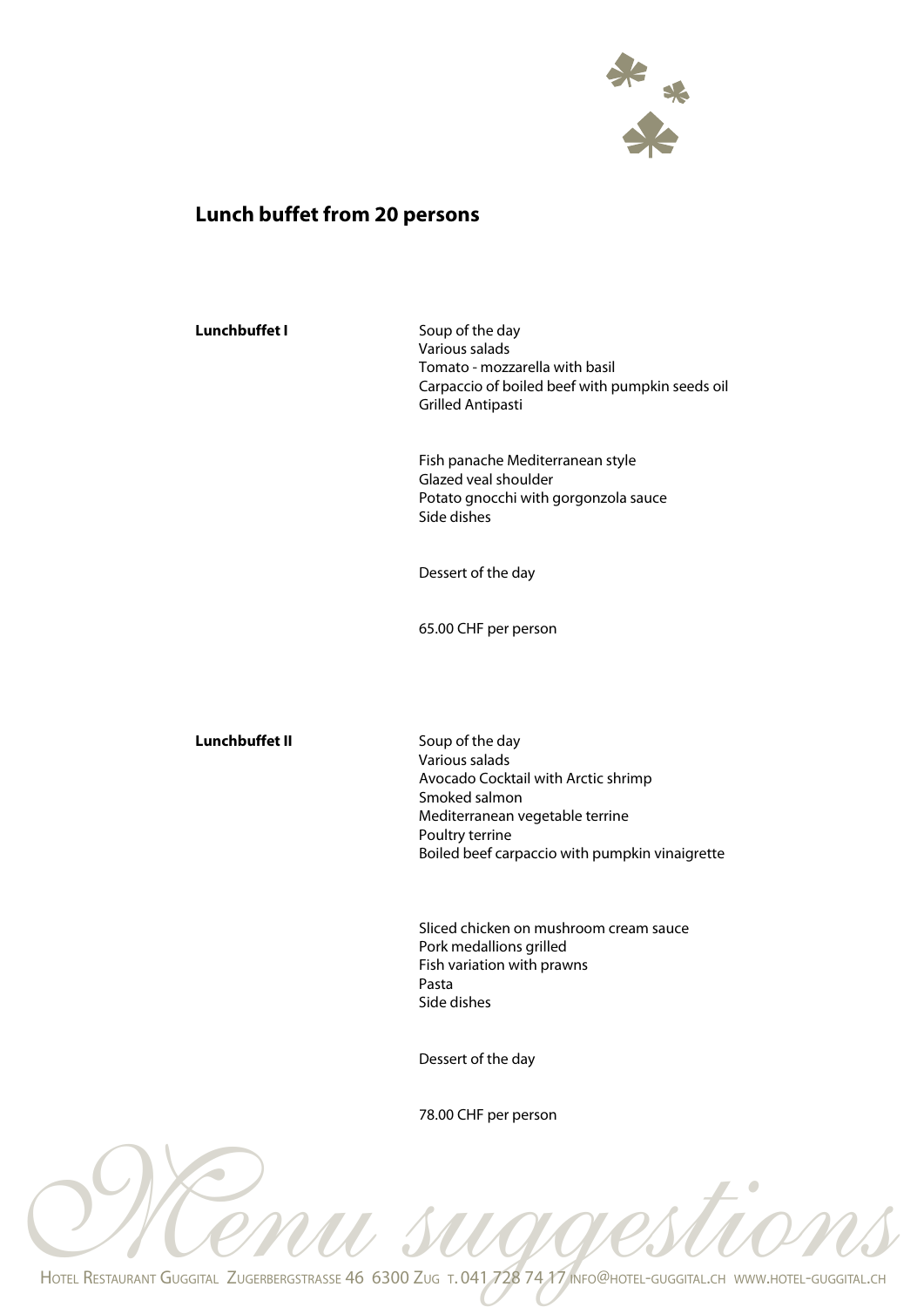

#### **Plated meals**

| Roastbeef plate with salad and fried potatoes 39.00 CHF<br>Tartar sauce                                                         |                        |
|---------------------------------------------------------------------------------------------------------------------------------|------------------------|
| Pork Piccata Milanese<br>Risotto made with saffron<br><b>Broccoli and tomato</b>                                                | 31.00 CHF              |
| Poultry sliced<br>in curry sauce with fruits<br>Basmati rice                                                                    | 25.00 CHF              |
| Sliced veal with cream sauce<br>Noodles in butter                                                                               | 35.00 CHF              |
| Fera fillets Zug style<br>Rice                                                                                                  | 35.00 CHF              |
| Viennese veal schnitzel<br>or pork<br>Vegetables and French fries                                                               | 41.00 CHF<br>33.00 CHF |
| Hot ham<br>Seasonal and potato salad                                                                                            | 23.00 CHF              |
| Cheesecake<br>Mixed salad leaves                                                                                                | 21.00 CHF              |
| Mixed cold plate<br>Roast beef, tartare sauce, salami, ham,<br>Terrine, Gruyère cheese, Camembert, egg<br>Celery salad, lettuce | 33.00 CHF              |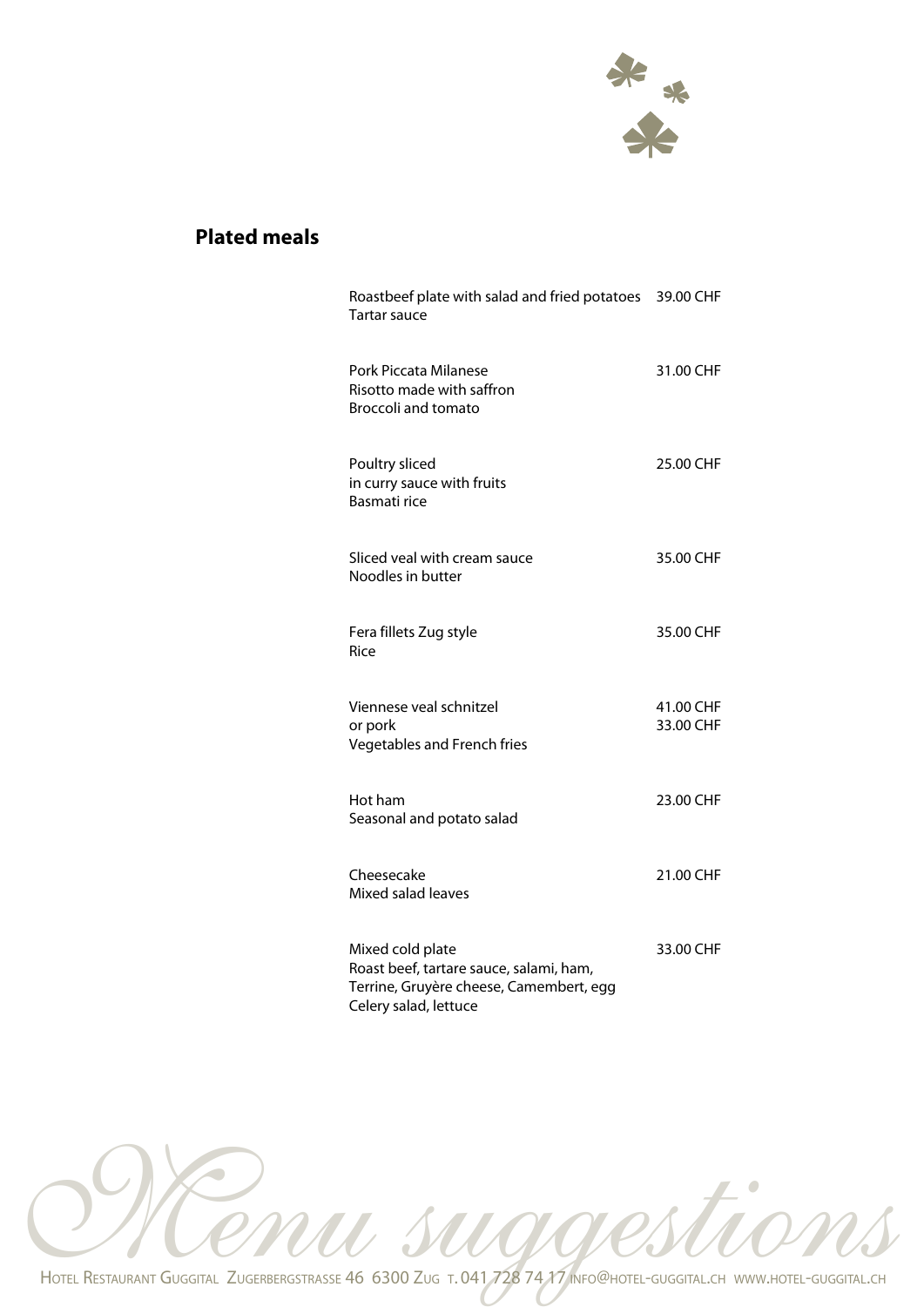#### **3 course menus**



| Seasonal leaf salad with refreshing vinaigrette                                            |           |
|--------------------------------------------------------------------------------------------|-----------|
| Veal Meatloaf on port wine sauce<br>Vichy carrots<br>Mashed potatoes                       |           |
| Sorbet variation                                                                           | 51.00 CHF |
|                                                                                            |           |
| Light curd Gervais variation with crispbread                                               |           |
| Char fillet Zug style<br>Spinach<br>Rice                                                   |           |
| Crème brûlée                                                                               | 54.00 CHF |
|                                                                                            |           |
| Mixed lettuce                                                                              |           |
| Glazed veal shoulder<br>Croquettes<br>Vegetables variety                                   |           |
| Parfait variation                                                                          | 55.00 CHF |
|                                                                                            |           |
| Bouillon with semolina dumplings                                                           |           |
| Tafelspitz beef with apple horseradish<br><b>Bouillon potatoes</b><br>Seasonal vegetables  |           |
| Sacher cube with cream                                                                     | 54.00 CHF |
|                                                                                            |           |
| <b>Carrot Ginger Soup</b>                                                                  |           |
| Roast beef with Hollandaise sauce<br><b>Pommes Pont Neuf</b><br>Colorful vegetable variety |           |
| Panna cotta on fruit sauce                                                                 | 60.00 CHF |
|                                                                                            |           |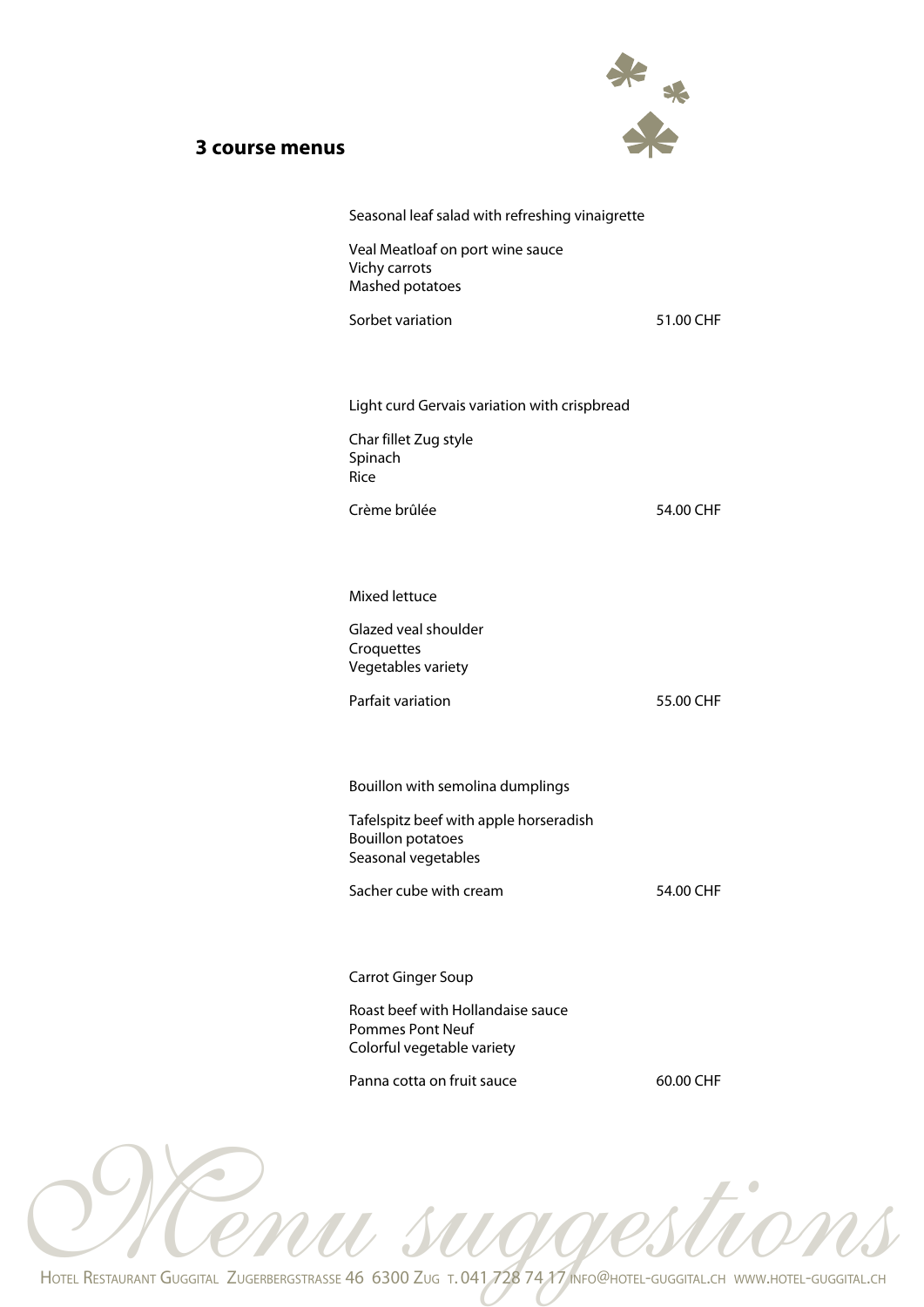

#### **4 course menus**

|            | Beef carpaccio with rocket salad and parmesan                                |           |
|------------|------------------------------------------------------------------------------|-----------|
|            | Pumpkin coconut ginger soup                                                  |           |
|            | Veal cutlet from the grill<br>seasonal vegetables<br>Chorizo mashed potatoes |           |
|            | <b>Hazelnut variation</b>                                                    | 82.00 CHF |
|            | <b>Smoked fish Variation</b>                                                 |           |
|            | Winter salad with quinoa                                                     |           |
|            | Calf's paillard with lemon butter<br>Tagliatelle<br>Seasonal vegetables      |           |
|            | <b>Parfait variation</b>                                                     | 78.00 CHF |
| Vegetarian | Oriental couscous salad                                                      |           |
|            | Tomato soup                                                                  |           |
|            | Homemade ricotta ravioli with olives and tomatoes                            |           |
|            | Panna Cotta with Tahiti vanilla                                              | 57.00 CHF |

**(On request we can offer vegan and gluten-free menus)** 

#### **5 course menu**

Colourful seasonal salad

Dézaley wine foam soup

Two fillets home type

Veal fillet coated in herbs Tagliatelle

Beef fried with vegetables bouquet Hollandaise sauce New potatoes

Chocolate variation Guggital 92.00 CHF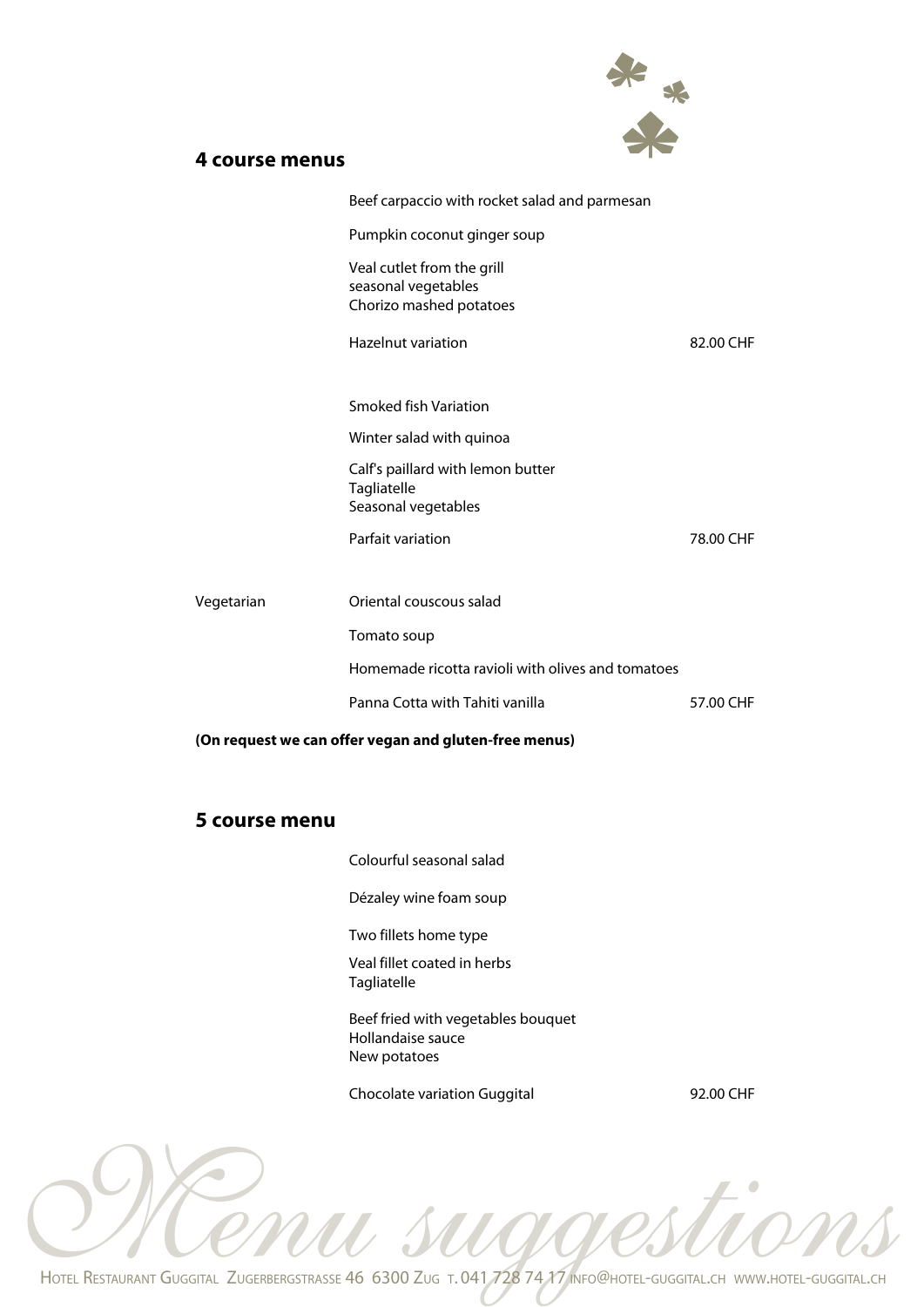#### **Buffet from 20 persons**



| <b>Cold Buffet</b>             | Six different salads (seasonal)<br>French and Italian dressing, bread croutons                                                                                       |                                |  |
|--------------------------------|----------------------------------------------------------------------------------------------------------------------------------------------------------------------|--------------------------------|--|
|                                | Raw ham, grilled meat, salami, chorizo, bacon<br>Ham, cold cuts, cheese platter<br>Garnish                                                                           |                                |  |
|                                |                                                                                                                                                                      | per person 30.00 CHF           |  |
|                                | Additional smoke salmon<br>Additional vegetable plate                                                                                                                | plus 4.00 CHF<br>plus 2.50 CHF |  |
| <b>European Buffet</b>         | Different salads, vitello tonnato, beef carpaccio,<br>shrimp cocktail, smoked fish plate, caprese                                                                    |                                |  |
|                                | Veal shoulder roast, Poached fish, pork,<br>gratin, French fries, Pasta,<br>spinach, mixed vegetables                                                                |                                |  |
|                                |                                                                                                                                                                      | per person 60.00 CHF           |  |
| <b>Asian Buffet</b>            | Asian noodle salad, marinated prawns, chicken and coconut<br>soup, Chicken skewer with honey and sesame seeds, spring rolls,<br>dim sum, wan tan                     |                                |  |
|                                | Crispy Duck, Asian vegetables from the wok, Fried pork strips,<br>fried shrimp, beef tenderloin slices with chili, cabbage, rice,<br>coconut rice, fried egg noodles |                                |  |
|                                |                                                                                                                                                                      | per person 65.00 CHF           |  |
| Cheese buffet                  | Colorful variety of local,<br>national and international<br>cheeses                                                                                                  | per person 10.00 CHF           |  |
| Small<br><b>Dessert buffet</b> | 7 classic and seasonal<br>variations                                                                                                                                 | per person 16.50 CHF           |  |
|                                | In addition with<br>selection of cheese                                                                                                                              | per person 4.50 CHF            |  |
| Big<br><b>Dessert buffet</b>   | 12 classic and seasonal<br>variations                                                                                                                                | per person 21.00 CHF           |  |
|                                | In addition with<br>selection of cheese                                                                                                                              | per person 4.50 CHF            |  |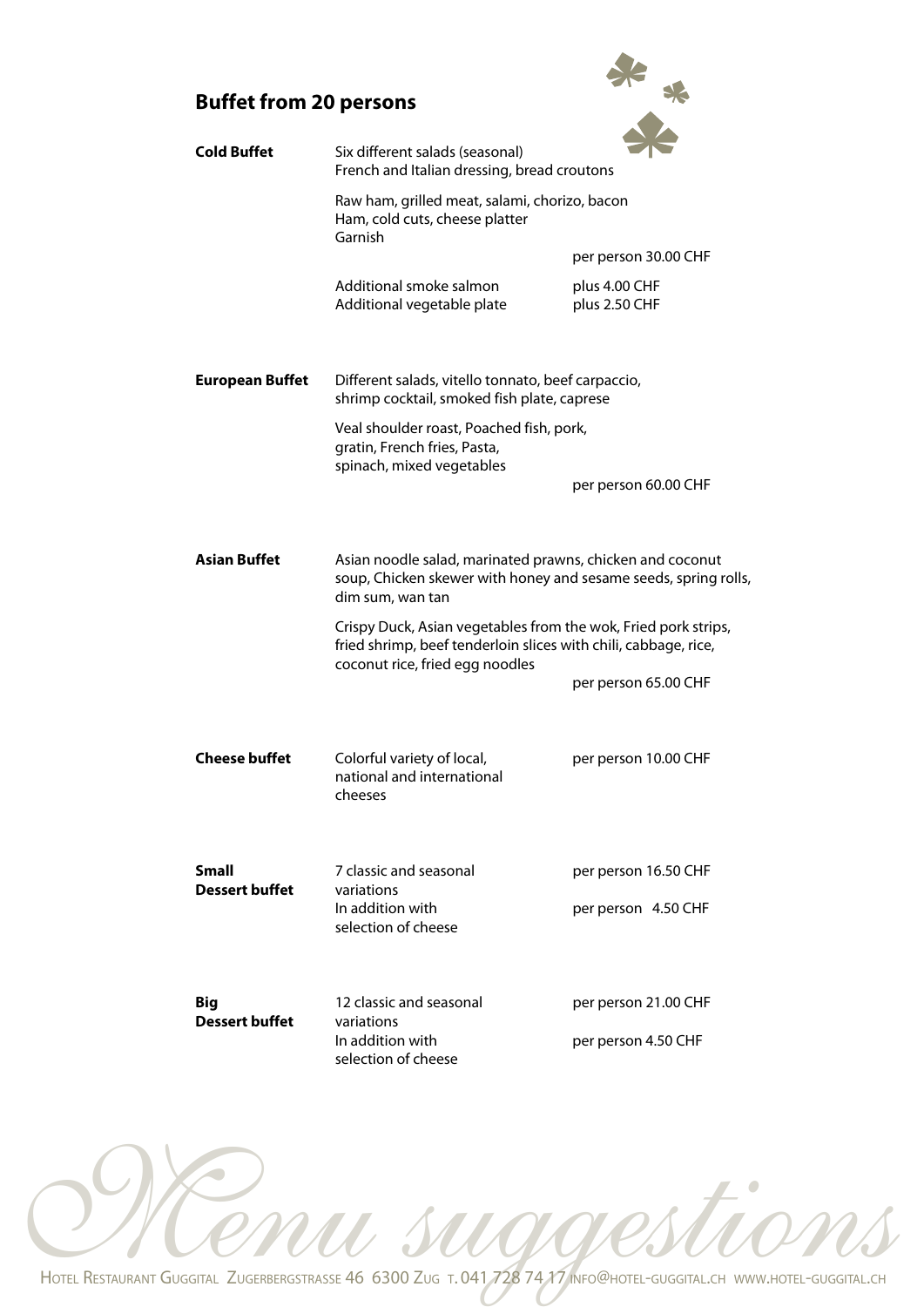

#### **Guggital Menu Surprise (from 2 Personen)**

Taking you preferences into account, an idyllic menu is created through the kitchen crew's imagination.

Our kitchen crew conjures a harmonious with lots of love, fresh and seasonal products, and to your likings.

You choose the number of courses.

These distinct menus are offered for 2 people and are suitable for all types of events.

| 3 course meal | 65.00 CHF  |
|---------------|------------|
| 5 course meal | 185.00 CHF |
| 6 course meal | 95.00 CHF  |

Allow yourself to be astounded!

#### **Guggital Amuse Bouche Menu**

The menu order of small courses in a beautiful variety: All courses are served in appetizer size and are particularly suitable for occasions where the guests are standing. This communicative type of catering is appropriate for all occasions.

| Amuse Bouche Menu small     | 30.00 CHF |
|-----------------------------|-----------|
| Amuse Bouche Menu medium    | 45.00 CHF |
| Amuse Bouche Menu large     | 60.00 CHF |
| Amuse Bouche Menu exclusive | 95.00 CHF |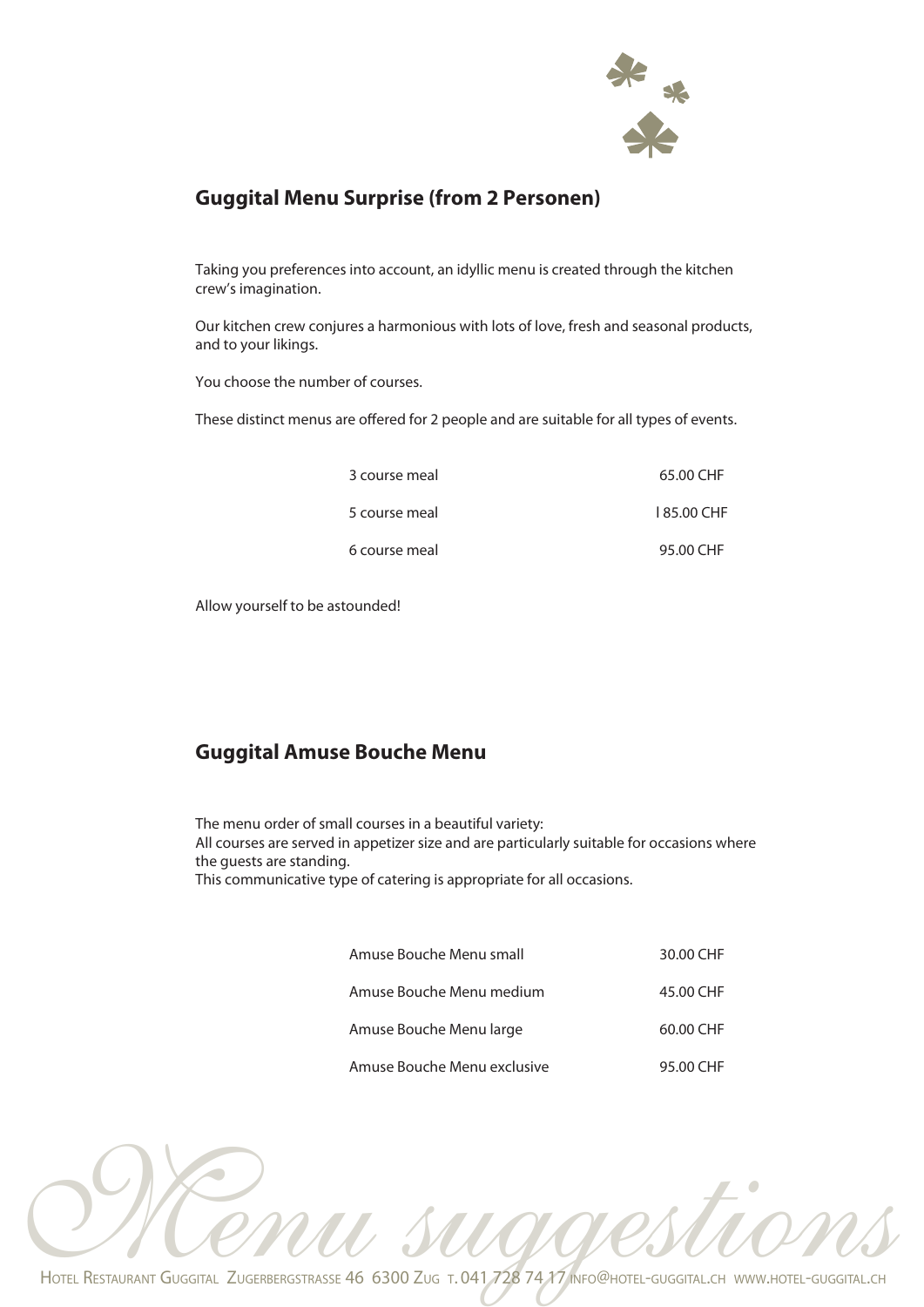



Guggital Autumn Winter speciality

# Fondue Chinoise



Beef, veal, pork and turkey meat \*\* Vegetable variation rice fries Garlic bread sauces and even more enjoyment

#### **From 10 people fondue chinoise gourmet Buffet**

Garlie bread sauces and even more enjoyment<br>From 10 people fondue chinoise gourmet Buffet<br>\* on reservation<br>\*\* Fresh meat, cut by hand<br>Hore RESTAURANT GUGGITAL ZUGERBERGSTRASSE 46 CH-6300 ZUG T. 041 728 74 17 INFO@HOTEL-GUG

\*

\* on reservation \*\* Fresh meat, cut by hand

HOTEL RESTAURANT GUGGITAL ZUGERBERGSTRASSE 46 CH-6300 ZUG T. 041 728 74 17 INFO@HOTEL-GUGGITAL.CH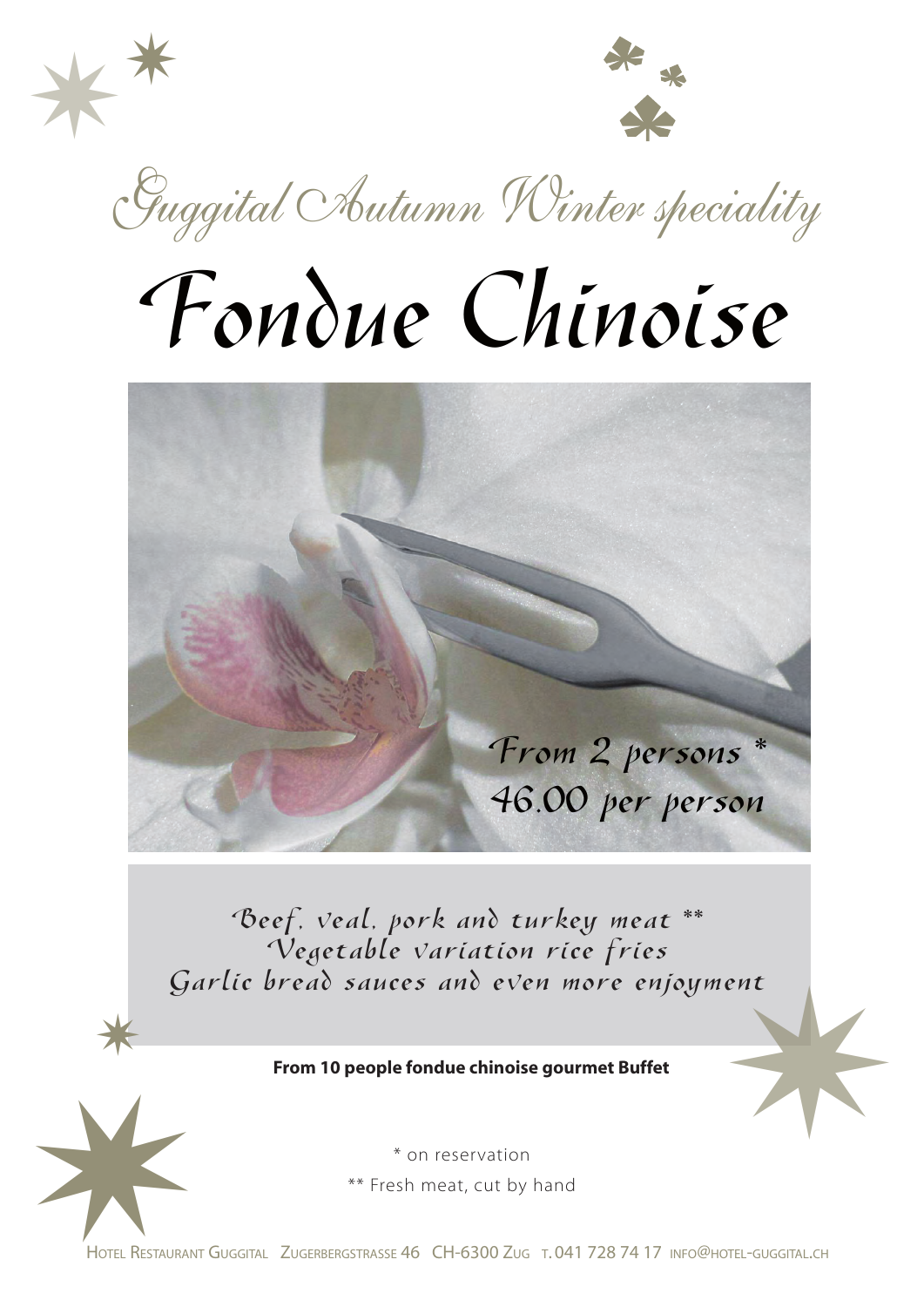

Guggital Chutumn-Winter-Specialities

\*\*

## Cheese fondue outdoors with a magnificient view of the city and lake

COSY COMFORTABLE WITH SHEEPSKIN, HOT WATER BOTTLES, BLANKETS AND WINDSHIELD IN THE COZY PAVILION WITH CANDLELIGHT AND OPEN FIRE RESERVATION, LIMITED NUMBER OF PEOPLE 40.00 PER PERSON INCL. APERO WHITE MULLED WINE 10.00 PER PERSON DRY-CURED BEEF IN ALL WEATHERS

An experience for young and old!



HOTEL RESTAURANT GUGGITAL ZUGERBERGSTRASSE 46 CH-6300 ZUG T. 041 728 74 17 INFO@HOTEL-GUGGITAL.CH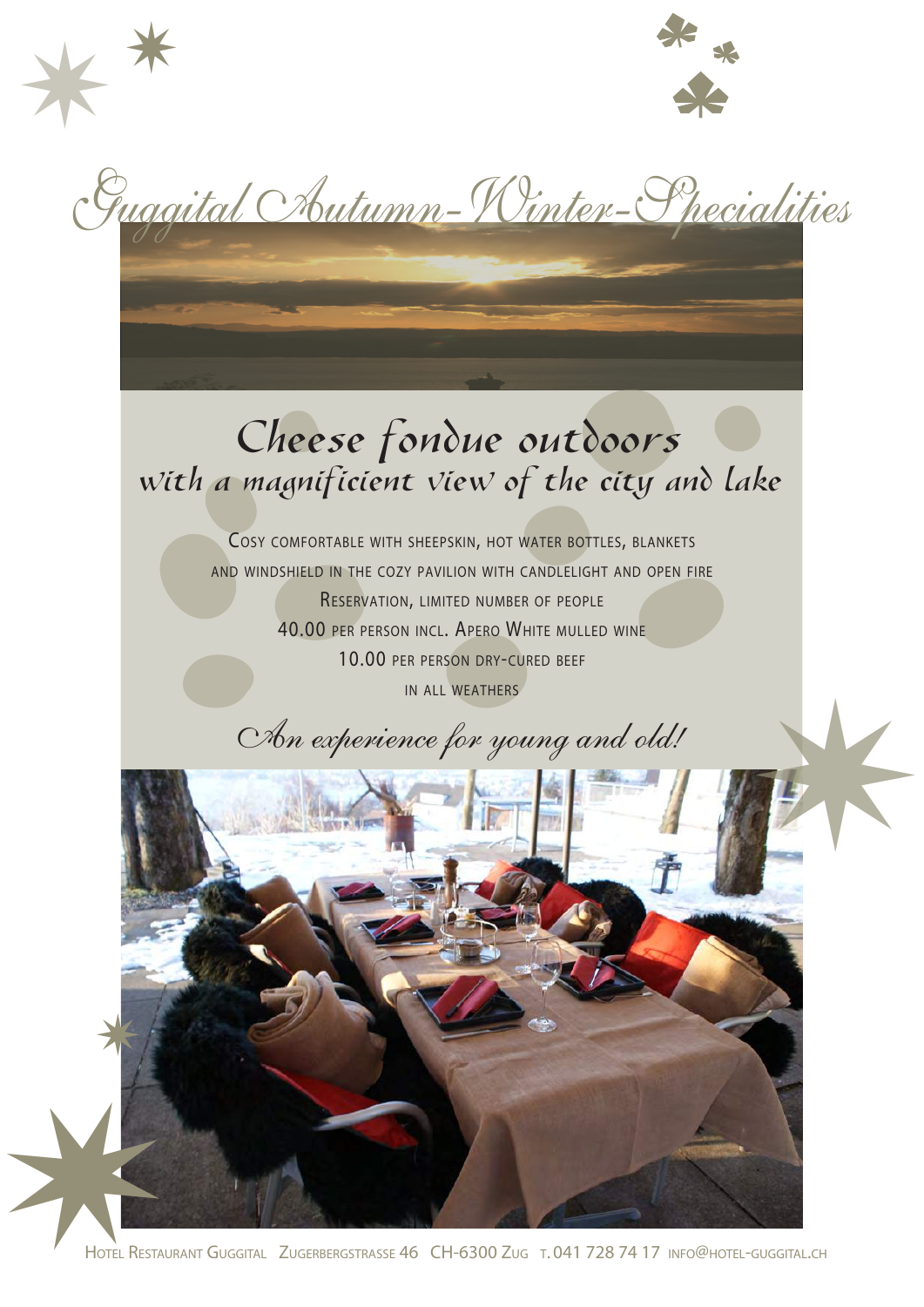



<u>Guggitals Herbst-Winter-Spezialitäten</u>



## Chestnuts and Mulled Wine Wintery together with mulled wine and roasted chestnuts with open fire\*

(Outdoors or in the garden lounge)

Mulled Wine 4 dl per person Roasted chestnuts Cheese tartlets Ham croissants Beetssoup Warm apple pie Pro person sFr. 37.00

\*on reservation, from10 persons

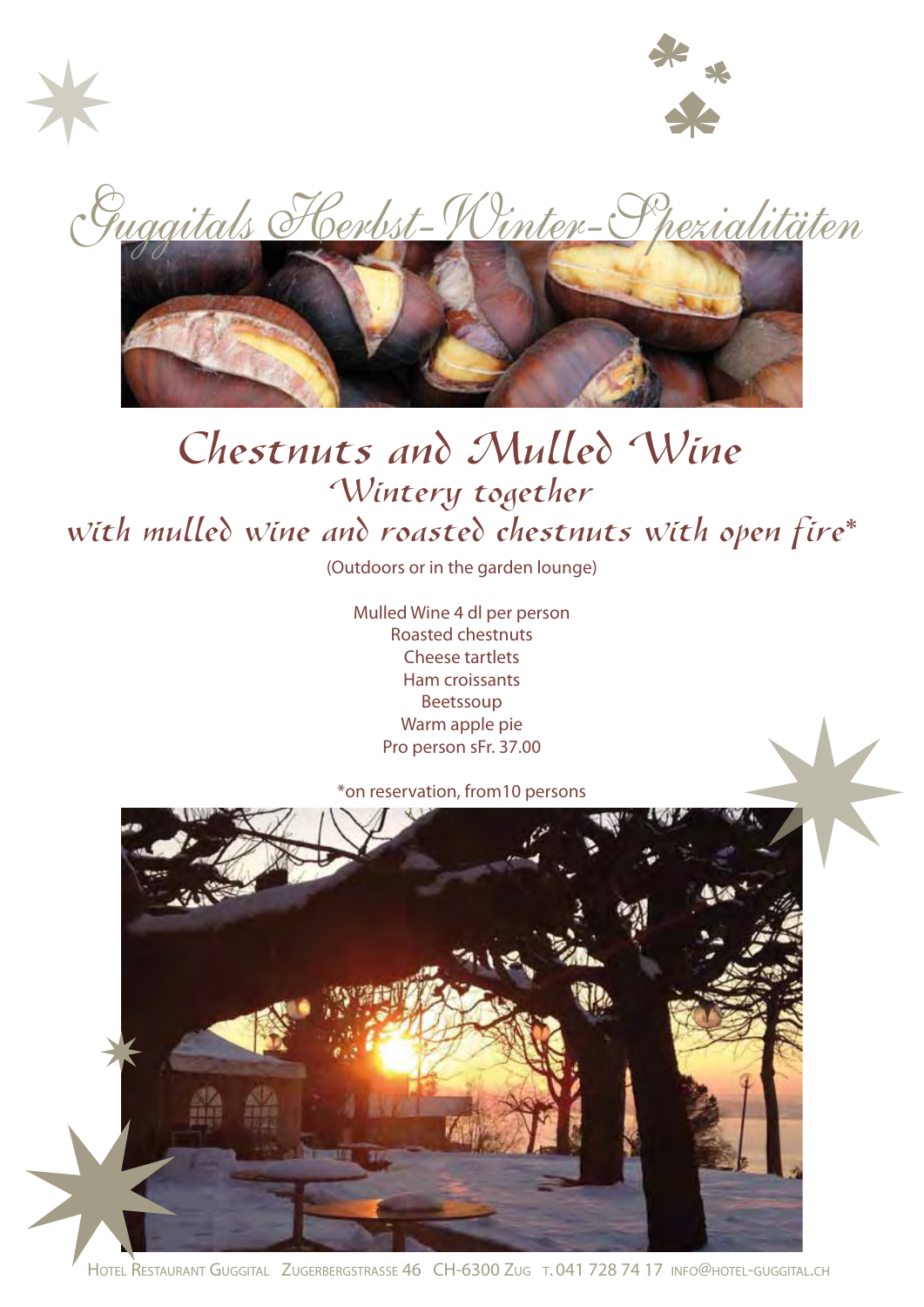

CHILDREN'S MENU

#### STARTER

| Small carrot salad marinated with orange                                                                         | 4.50  |
|------------------------------------------------------------------------------------------------------------------|-------|
| Bouillon with sliced pancakes                                                                                    | 4.50  |
| DISHES                                                                                                           |       |
| Spaghetti with tomato sauce                                                                                      | 10.50 |
| Fish nuggets (breaded whitefish fillet)<br>with tartar sauce and French fries                                    | 14.00 |
| Smiley tarte flambee with ham, tomatoes and mozzarella                                                           | 10.50 |
| Viennese yeal schnitzel with French fries                                                                        | 17.50 |
| Kids Hamburger with French fries                                                                                 | 15.50 |
| Portion of French fries                                                                                          | 6.00  |
| DESSERT                                                                                                          |       |
| Mini Kids cup<br>I scoop ice cream of your choice and cream<br>and Smarties decor, with a toy of choice          | 6.00  |
| Children Denmark<br>1 scoop of vanilla ice cream with whipped cream and<br>chocolate sauce, with a toy of choice | 6.50  |
| Cup Smarties<br>2 scoops ice cream of your choice with cream<br>and a pack of Smarties                           | 9.00  |